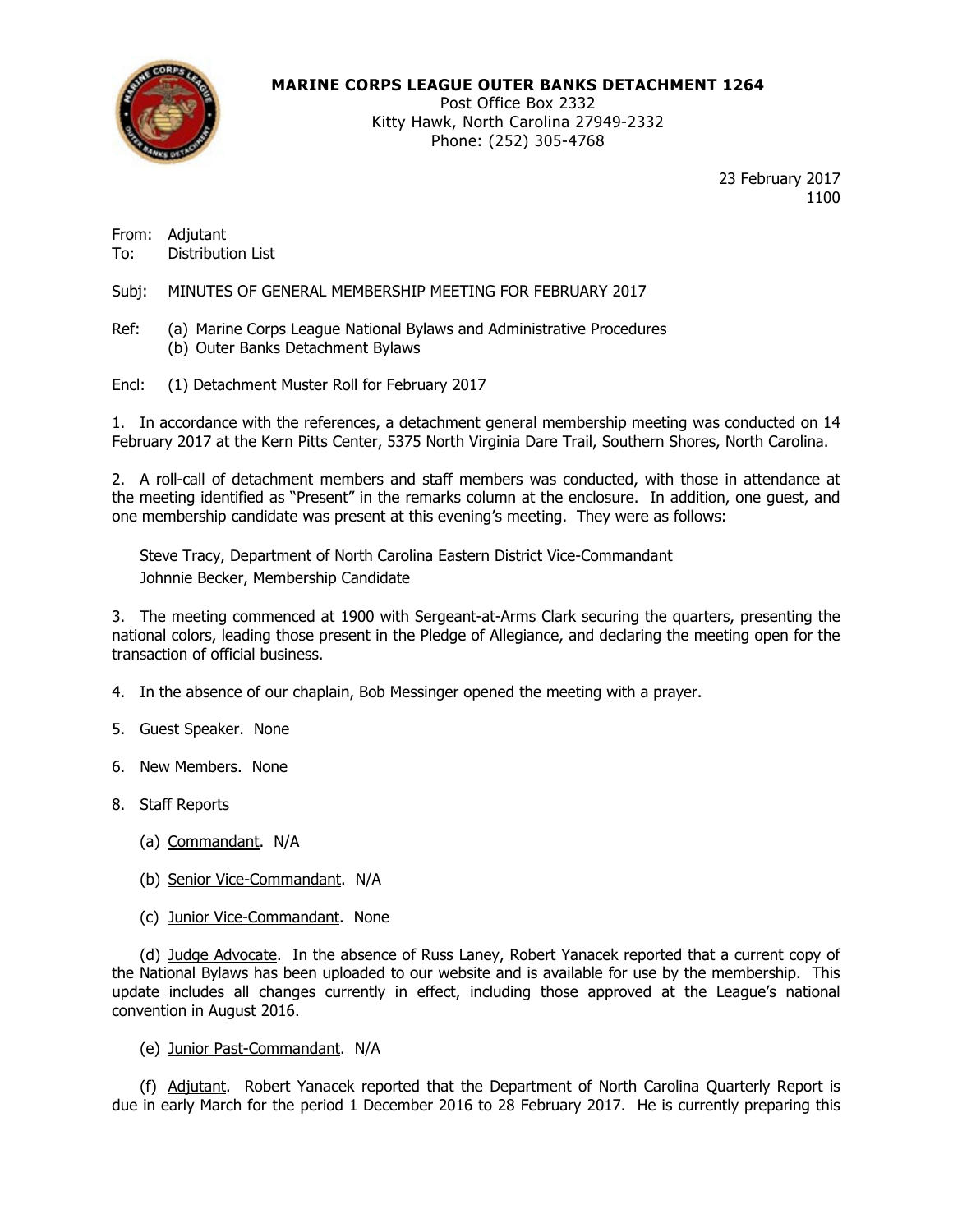### Subj: MINUTES OF GENERAL MEMBERSHIP MEETING FOR FEBRUARY 2017

report and will submit it as required. Robert also reported that we currently have 44 members on the rolls, having added five new members since our last meeting. Those new members are Joseph Patrick, Susan Patrick, Martha Pedersen, James Monroe and Frank Russano. Prompted by the recent increase to our detachment's membership rolls, a "Welcome Aboard" package has been developed, prepared, and provided to our newest members. The purpose is to formally welcome them to our detachment; to make them aware of general information such as meeting dates, dues, contact information, and on-line resources; to provide information necessary to order uniform items, and; to encourage their assistance in the recruiting effort.

(g) Chaplain. N/A

 (h) Paymaster. In the absence of Jorge Diaz, Robert Yanacek provided an abbreviated report of the income and expenditures since our last meeting as well as the detachment's current account balance. Included in the report of income was the receipt of a \$250 grant from the Walmart Foundation for the fourth quarter of 2016. This report was prepared from the detachment's bank statements provided to Robert by Jorge. No questions were raised, nor discrepancies noted by any of those present.

 (i) Quartermaster. Dennis Thompson reported that he and Adjutant Yanacek will be conducting and inventory of detachment property on 21 February, with a report of the results to be submitted at next month's meeting. Dennis also reported that since our last meeting an order for 21 detachment polo shirts was placed. Sixteen of these shirts were ordered by members and have been delivered. The remaining five were purchased by the detachment and will be kept in our inventory and sold to any member who desires to purchase one. We currently have one medium, two large, and two extra-large shirts available for purchase at a cost of \$20 each.

- (i) Sergeant-at-Arms. None
- (k) Toys for Tots Liaison. N/A
- 9. Old Business
	- (a) Awards Presentation. None

 (b) Recruiting and Retention. Adjutant Yanacek reported that we are currently working 20 membership candidates. Each candidate has been added to our e-mail distribution list and been sent a personalized letter asking them to attend our meeting, along with a map of our meeting location, and an appropriate membership application. Addressing retention, Adjutant Yanacek expressed concern that the membership roster of 31 December 2016 provided by the national headquarters within the past few days indicates that we have eight members being carried in a delinquent status. At this time he is uncertain if any of these members have brought their dues current as Paymaster Diaz will need to examine his records of recent dues payments. Commenting on that report, Bob Messinger pointed out that members in a delinquent status remain on our rolls for a period of one-year, after which time they are dropped. Bob recommended that following research into recent dues payments, that a letter be sent to those members in a delinquent status encouraging them pay their dues and remain members of our detachment. Bob has a copy of such a letter and will e-mail it to Adjutant Yanacek following the meeting. In concluding this report, Adjutant Yanacek pointed out that in light of the changes approved at the last National Convention, the issue of tracking dues payments will soon become much easier since membership dues for all members will become payable on 31 August, beginning this year.

 (c) Grants and Donations. Adjutant Yanacek reported that he is currently recording his volunteer hours for submission to the Walmart Foundation's "Volunteerism Always Pays" grant program for the first quarter of 2017. Upon completion of the program's requisite 25-hours of volunteer service, he will submit the grant request.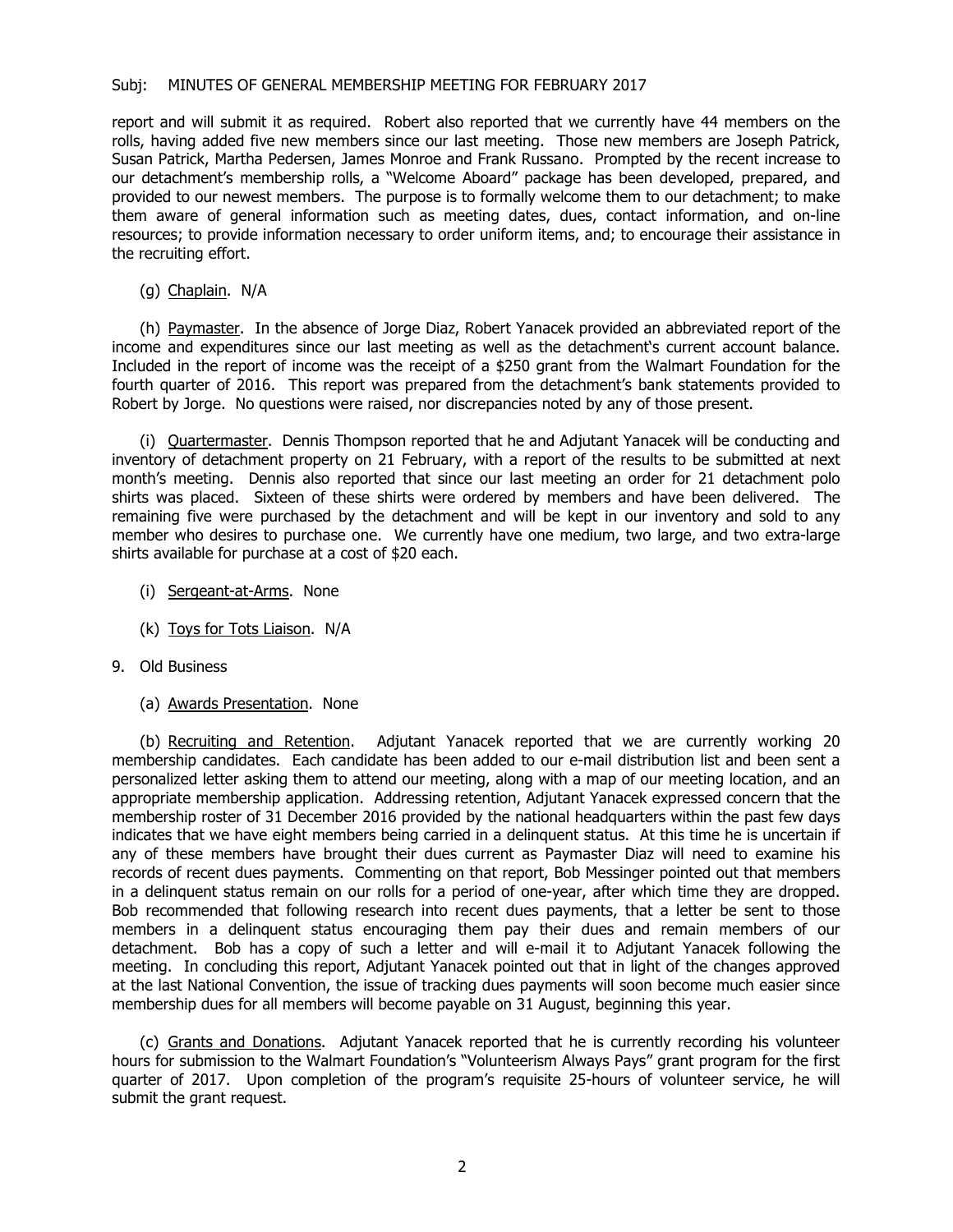#### Subj: MINUTES OF GENERAL MEMBERSHIP MEETING FOR FEBRUARY 2017

#### (d) Sickbay. None

 (e) Website and Marketing. Adjutant Yanacek reported that our detachment website and Facebook page has been updated with recent events and photographs, however we recently lost some functionality on our operational calendar that is available on our website. Specifically, the various colored event category flags are now being displayed on our calendar in the same color. This change is apparently the result of Google changing programming within their calendar's application program interface and has not yet been resolved. Adjutant Yanacek is currently researching alternatives to Google Calendar and is currently evaluating a similar free calendar offered by Zoho.

 (f) Social Activity. Adjutant Yanacek reported that on 7 February, 13 members and two guests met for the free breakfast social offered to veterans at the Jolly Roger restaurant in Kill Devil Hills. Robert added that everyone in attendance enjoyed both the food and company, and that this was the largest group we have had since we began meeting over three years ago. Next month's breakfast social will be on 7 March 2017 at 0900. All hands are invited and encouraged to attend.

 (g) Endorsement to Open an Outer Banks Navy Federal Credit Union Branch Office. At our January meeting, guest speaker George Berry addressed the membership asking the detachment to provide a letter of endorsement for opening a branch office of the Navy Federal Credit Union in our area. Although many of our members would benefit from a local branch, the legal implications endorsing a for-profit commercial enterprise was raised. As a result of that concern, the request to provide a letter of recommendation was tabled last month for further research. Although it now appears that there is no legal obstacle to providing an endorsement, Adjutant Yanacek recommended that further discussion be tabled until our senior detachment leadership returns from their out-of-town commitments. His recommendation was prompted over a concern raised by a number of members since our last meeting, that providing the requested endorsement may result in future requests from other organizations. Entertaining such requests is felt to be an unnecessary diversion of resources from the scope of our organization's mission. In addition, new and verifiable information has come to light indicating that Navy Federal Credit Union was recently fined \$5.5M and ordered to refund its members \$23M due to improper debt collection practices. As a result of that information, discussion ensued with many members present concurring that the detachment should remain clear of offering endorsements to any organization. Following discussion, Frank Russano motioned that the subject request for a letter of endorsement be tabled until the return of our senior detachment leadership. His motion was seconded by Craig Clark, voted on, and passed without dissent. As our senior detachment leadership will not be available until the end of March, this business item is tabled for further action until our meeting on 11 April 2017.

 (h) 2017 Membership Directory. Adjutant Yanacek reported that the 2017 Membership Directory has been printed and will be handed out to those present at the conclusion of the meeting. The remaining directories will be mailed within the next few days to those who were not present at this evening's meeting. Concluding, he reported that the printing cost was reduced by 50-percent following the submission and approval of a written request for a discounted rate to our detachment. With a production cost of \$35.42, and a postage cost of \$16.17, the total cost of \$51.59 is well below the amount of \$75 to \$100 that was budgeted for this project.

(i) Marine in Need. None

(j) Outer Banks Shrimpfest. Adjutant Yanacek reported that no further information is available on the Outer Banks Shrimpfest. The location venue, Festival Park in Manteo, is closed and will not reopen until 1 April 2017. He will continue to monitor the event's Facebook page should further information be published prior to 1 April and will provide further information as it becomes available.

 (k) 2017 Spring Belk Charity Sale. There is still no information at this time regarding the Spring Belk Charity Sale. The program coordinator was contacted on 13 February 2017 by Adjutant Yanacek and she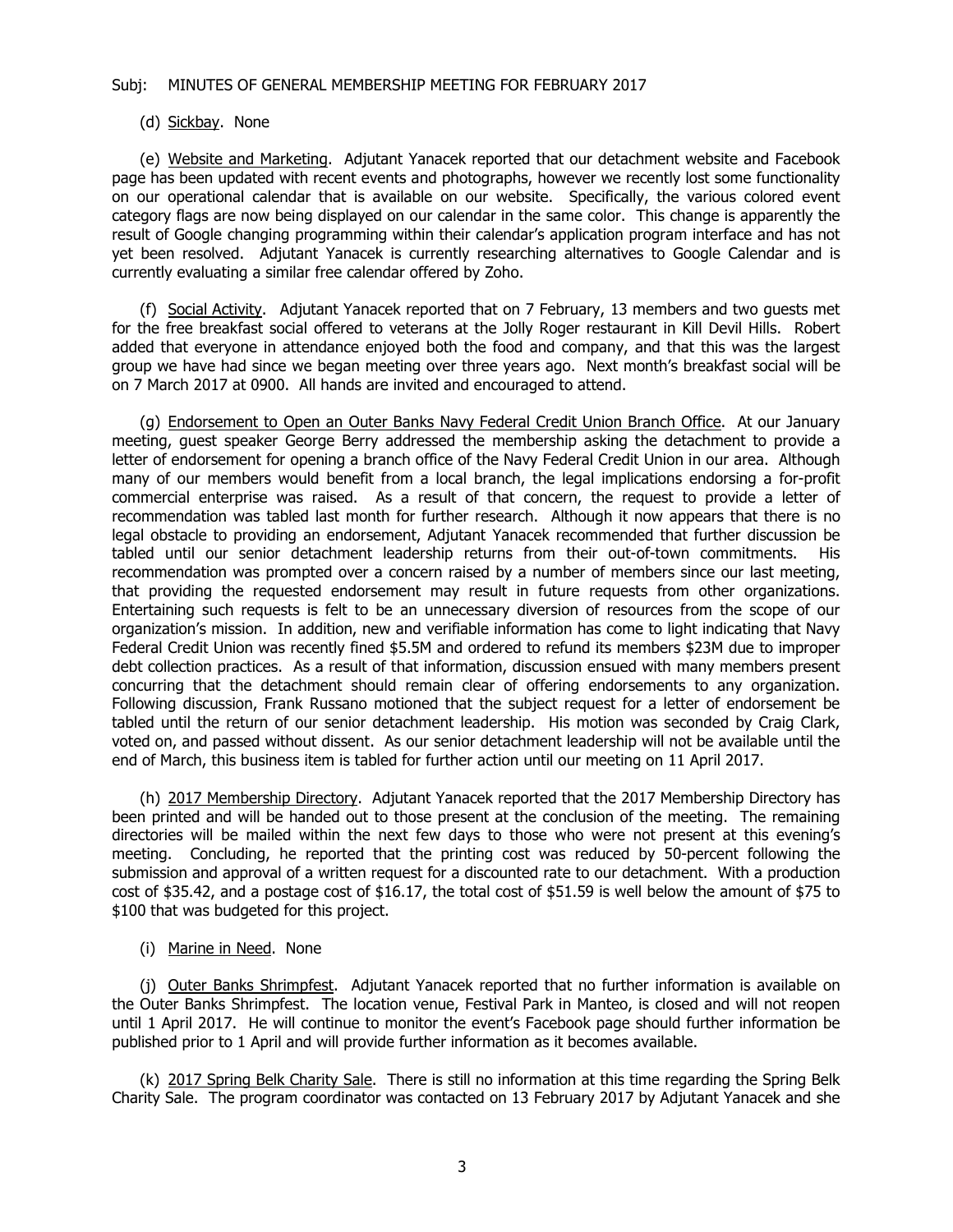### Subj: MINUTES OF GENERAL MEMBERSHIP MEETING FOR FEBRUARY 2017

indicated that she has not yet received details from her corporate office about this event. She expects that information to be available later in the month or in early March. Adjutant Yanacek will contact her once again on 27 February to ensure that the detachment attends the event's planning meeting and is able to select desirable dates and times for which to conduct ticket sales for this event.

(l) Adopt-A-Beach Program. At our January 2017 meeting we discussed participating in the "Adopt-A-Beach" program as a community service effort. Following that meeting, an e-mail was sent to the membership to establish interest in this activity. Twelve members responded that they would be willing to assist in this effort. A listing of available beach accesses was then obtained from the Surfrider Foundation and three accesses were identified as good candidates. Adjutant Yanacek walked-off these accesses, and based on his reconnaissance, recommended the West Third Street Estuarine Access. His recommendation was based on its small size, its frequent use by local residents, and the ease of our members in negotiating the terrain. To further establish feasibility, Adjutant Yanacek performed a thorough cleanup of this access on 19 January 2017 and completed it in less than one-hour. If approved by the membership, the Town of Kill Devil Hills will provide and maintain a sign listing our organization at this access, and we would be required to clean and remove the litter from the area a minimum of six times per year, submitting a report tabulating the litter collected each time a cleanup is performed. Doing so would maintain our eligibility to maintain our assigned access and sponsorship signage indefinitely; however failure to meet these requirements would result in our designated access being reassigned to another willing sponsor. Following his briefing and a short discussion, Adjutant Yanacek motioned for the detachment to participate in this program and adopt the West Third Street Estuarine Access. His motion was seconded by Bob Messinger, voted-on and passed without dissent. Adjutant Yanacek will prepare and submit the necessary administrative form to the Surfrider Foundation following the meeting to adopt this access, and will contact the membership to establish a mutually-agreeable schedule for our cleanup activities.

(m) Scouting Program Update. Bob Messinger reported that he has identified and spoken to the gentleman responsible for the scouting program in our area and advised him that our detachment offers a citizenship award to those who attain the rank of Eagle Scout. Bob added that he has been assured that future Eagle Scouts will be identified to him for appropriate action, and that the presentation of these awards will be photographically documented and submitted to the Marine Corps League's magazine.

#### 10. New Business

## (a) Marine in Need. None

(b) Saint Patrick's Day Parade. The Kelly's Annual Saint Patrick's Day Parade will be on Sunday, 12 March 2017 from approximately 1300 to 1430. All members are invited to participate, and those unable to march the route's one-mile length may still participate as they will be able to ride on the veterans float. Adjutant Yanacek reported that Junior Past-Commandant Gregory will be taking the necessary action to coordinate our participation at this event as we have in the past with the local American Legion and Veterans of Foreign Wars posts. We will be meeting at the American Legion Post in Kill Devil Hills before the event so that we can be transported to the parade's starting point at approximately Mile-Post 11.5 on the Beach Road. Adjutant Yanacek will ensure that an e-mail is sent to all-hands with these and further details as soon as they become available.

(c) Awards Recommendations. Adjutant Yanacek nominated and opened for discussion two cases for detachment-level awards consideration by the membership. The first was for a Certificate of Appreciation to the owner and the staff of the Jolly Roger Restaurant for hosting our free breakfast social events for the period 7 October 2014 through 4 February 2017. The second was an Honorary Membership Certificate to Joanne Sulik for providing timely, efficient and near-cost embroidery services to the members of our detachment for the period 1 January 2007 through 28 February 2017. Discussion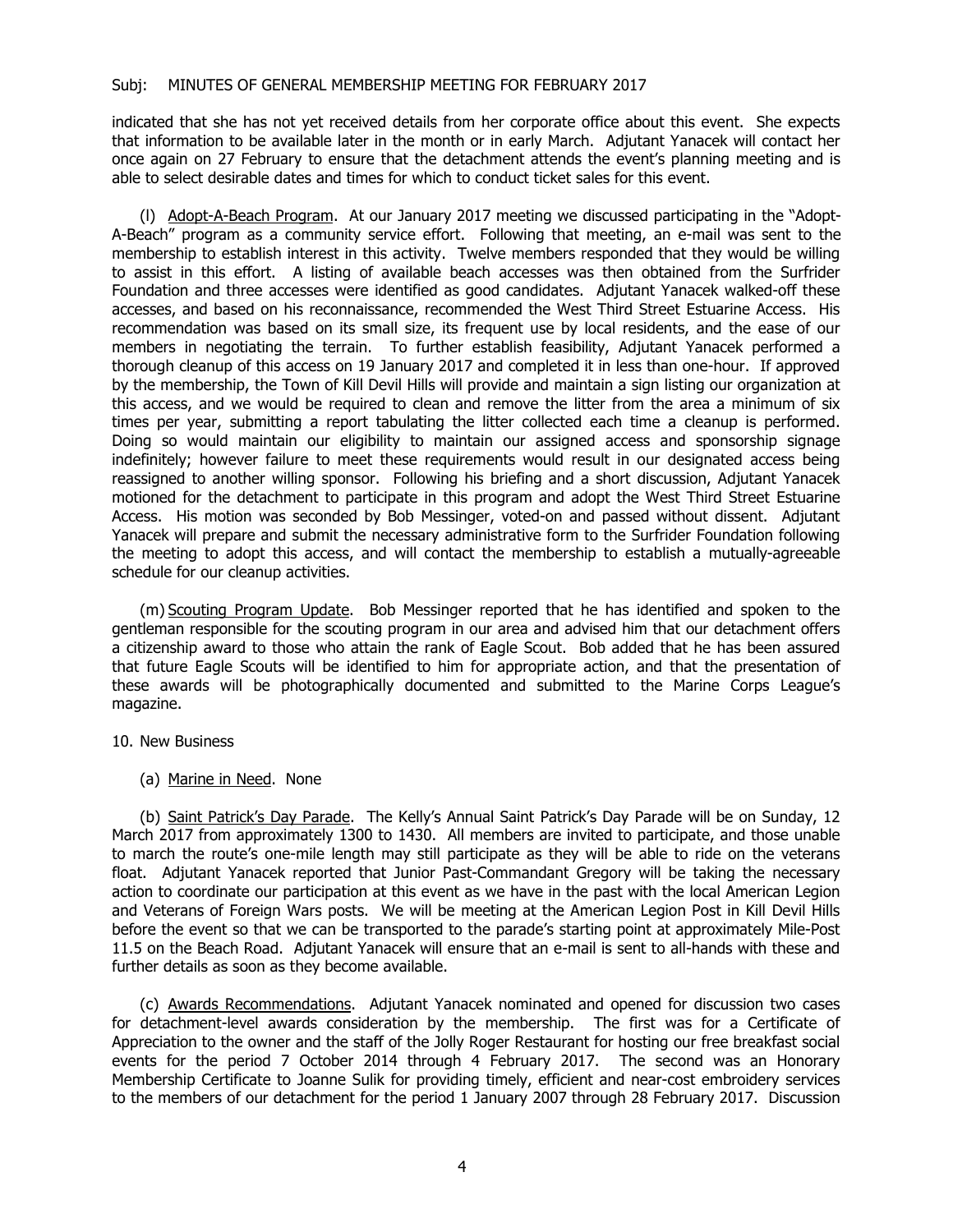ensued with positive remarks being made by many members for each case. One question was raised by Bob Messinger as to whether annual membership dues would be required for granting honorary membership to Joanne Sulik. Answering Bob's question, Adjutant Yanacek indicated that in accordance with the references, the payment of dues is not required. Continuing, he added that honorary members are considered to be only "members" in title as a form of recognition, and that they are not entitled to any privileges afforded to regular and associate members. In concluding the discussion, Adjutant Yanacek added that the only associated cost to the detachment in each case would be from \$10 to \$15 for the purchase of a suitable frame to accompany the certificate. Following discussion, each case was individually voted-on and approved without dissent.

 (d) Veterans Administration Assistance. Department of North Carolina Eastern District Vice-Commandant Steve Tracy advised the membership that a traveling Veterans Administration team will be offering assistance to veterans in Wilmington, North Carolina in late March and early April. This team has the ability to streamline the entire VA claims process and in many cases, make a determination on the spot. They will be available in Wilmington on the following dates, based on the last two digits of each veteran's social security number as follows:

| 30 March 2017 | $00$ to 33 |
|---------------|------------|
| 31 March 2017 | 34 to 66   |
| 1 April 2017  | 67 to 99   |

 (e) Department of North Carolina Summer Quarterly Meeting. Department of North Carolina Eastern District Vice-Commandant Steve Tracy indicated that the department's summer quarterly meeting will be held in Raleigh and encourage our membership to attend as many important issues will be discussed before the National Convention. The dates, times and location of the summer quarterly meeting will be provided in an e-mail as soon as it becomes available.

11. Bob Messinger closed the meeting with a prayer.

12. The meeting concluded at 2024 with Sergeant-at-Arms Clark retiring the national colors and declaring the meeting closed until 14 March 2017, when the detachment's membership will reconvene for the transaction of official business.

Robert J. Yanacek

 Robert J. Yanacek Adjutant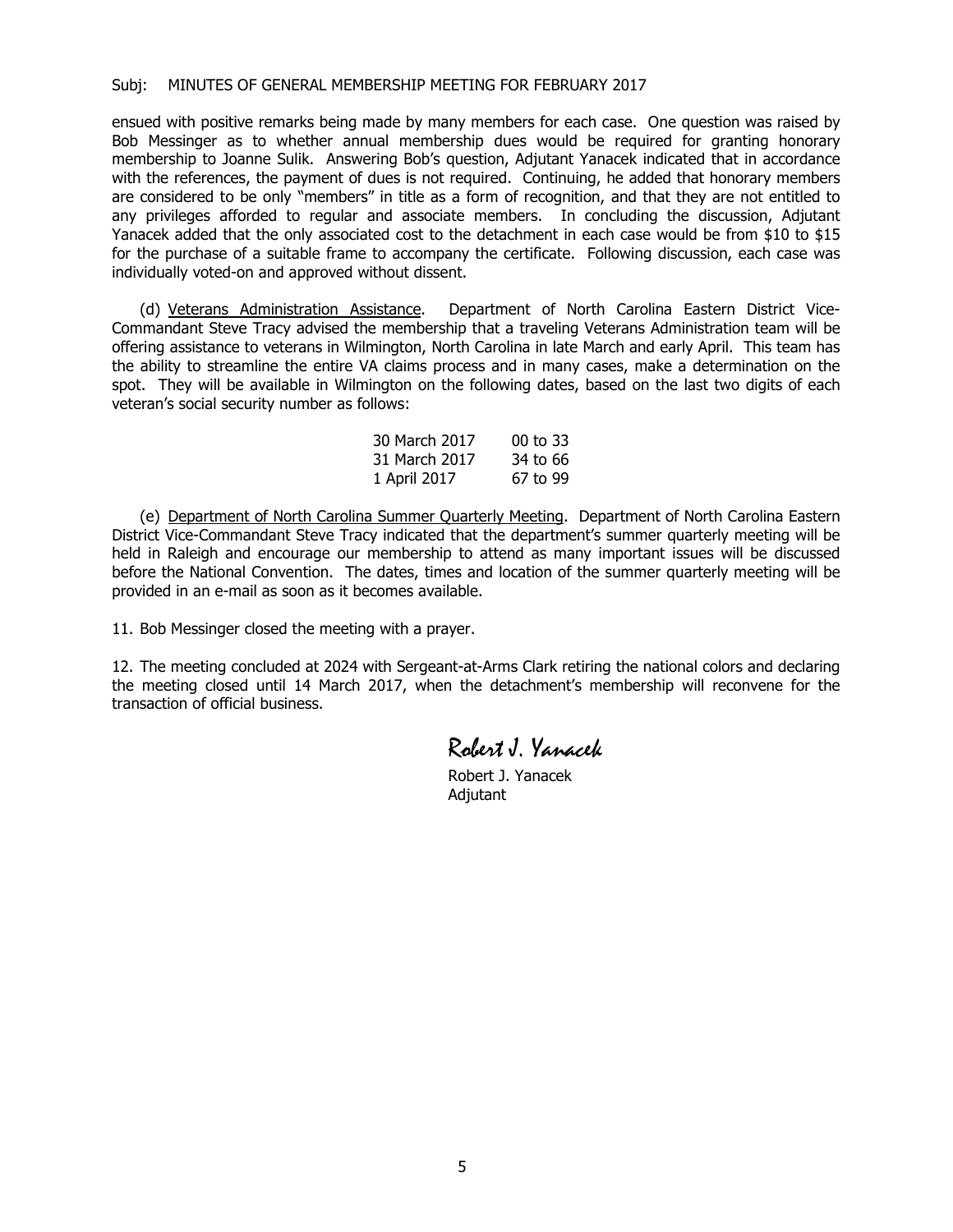# **DETACHMENT MUSTER ROLL FOR FEBRUARY 2017**

| <b>Name</b>              | <b>Staff Billet</b>    | <b>Remarks</b> |
|--------------------------|------------------------|----------------|
| Beall, Daniel M.         |                        |                |
| Bowser, Oyoma R.         |                        |                |
| Boyce Sr., Ronald A.     |                        |                |
| Clark, Craig T.          | Sergeant-at-Arms       | Present        |
| Czernik, Lawrence C.     | Toys for Tots Liaison  |                |
| Diaz, Jorge L.           | Paymaster              |                |
| Dozier, John J.          |                        | Present        |
| Draper, Frank D.         | Commandant             |                |
| Fearing Jr., Zenas E.    |                        |                |
| Felder, Gary L.          |                        |                |
| Figura, John P.          |                        |                |
| Fillmore, Walter D.      |                        |                |
| Gibson, Ron G.           |                        |                |
| Gillis, Steven           |                        |                |
| Gregory, Timothy G.      | Junior Past-Commandant |                |
| Holton, Edward J.        |                        |                |
| Hudson, Daniel R.        | Senior Vice-Commandant |                |
| Hunley, Thomas M.        |                        |                |
| Hurley, Thomas F.        |                        |                |
| Keating, Michael A.      | Junior Vice-Commandant | Present        |
| Laney, Russell E.        | Judge Advocate         |                |
| Lawrenson, Richard       | Chaplain               |                |
| Lotspeich, Cory B.       |                        |                |
| Mason, Ronald L.         |                        |                |
| McGrath, Kevin J.        |                        |                |
| Messinger Sr., Robert L. |                        | Present        |
| Monroe, James S.         |                        |                |
| Murphy, Donald W.        |                        |                |
| O'Brien, William W.      |                        |                |
| Owens, James W.          |                        |                |
| Patrick, Joseph J.       |                        |                |
| Patrick, Susan S.        |                        |                |
| Pedersen, Martha E.      |                        |                |
| Riley III, Edward W.     |                        |                |
| Russano, Frank G.        |                        | Present        |

**ENCLOSURE (1)**